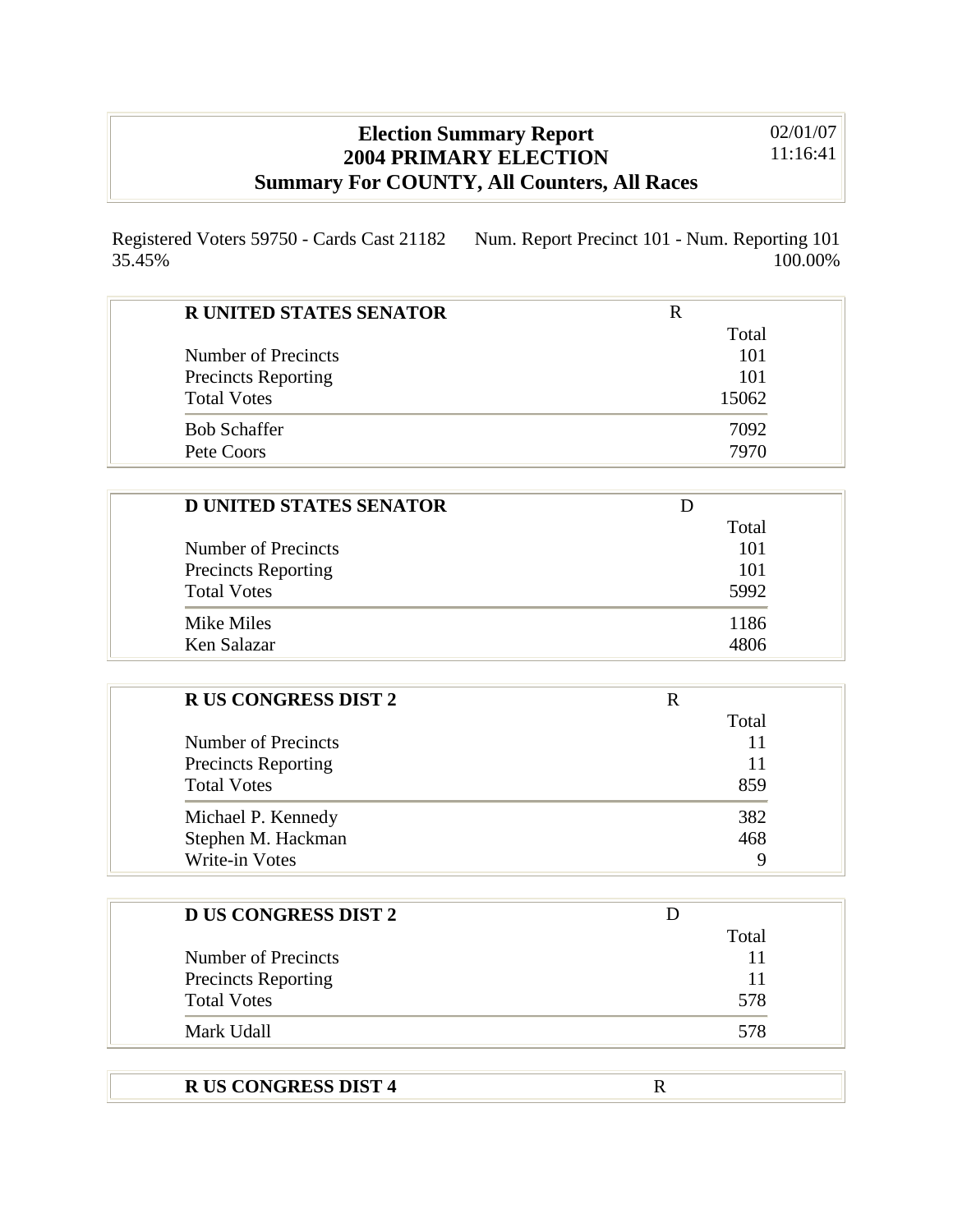|                            | Total |
|----------------------------|-------|
| Number of Precincts        | 90    |
| <b>Precincts Reporting</b> | 90    |
| <b>Total Votes</b>         | 13904 |
| Marilyn N. Musgrave        | 10683 |
| <b>Bob Faust</b>           | 3221  |

| <b>D US CONGRESS DIST 4</b> |       |
|-----------------------------|-------|
|                             | Total |
| Number of Precincts         | 90    |
| <b>Precincts Reporting</b>  | 90    |
| <b>Total Votes</b>          | 4682  |
| Stan Matsunaka              |       |

| <b>R CU REGENT AT LARGE</b> | R     |
|-----------------------------|-------|
|                             | Total |
| Number of Precincts         | 101   |
| <b>Precincts Reporting</b>  | 101   |
| <b>Total Votes</b>          | 11969 |
| <b>Steve Bosley</b>         | 11969 |

| <b>D CU REGENT AT LARGE</b> |       |
|-----------------------------|-------|
|                             | Total |
| Number of Precincts         | 101   |
| <b>Precincts Reporting</b>  | 101   |
| <b>Total Votes</b>          | 4949  |
| <b>Wally Stealey</b>        | 1633  |
| <b>Jim Martin</b>           | 3316  |

| <b>R CU REGENT DIST 4</b>  | R     |
|----------------------------|-------|
|                            | Total |
| Number of Precincts        | 90    |
| <b>Precincts Reporting</b> | 90    |
| <b>Total Votes</b>         | 10953 |
| Tom J. Lucero              | 10953 |

| <b>R STATE SENATE DIST 23</b> |       |
|-------------------------------|-------|
|                               | Total |
| Number of Precincts           | 33    |
| <b>Precincts Reporting</b>    | 33    |
| <b>Total Votes</b>            | 3096  |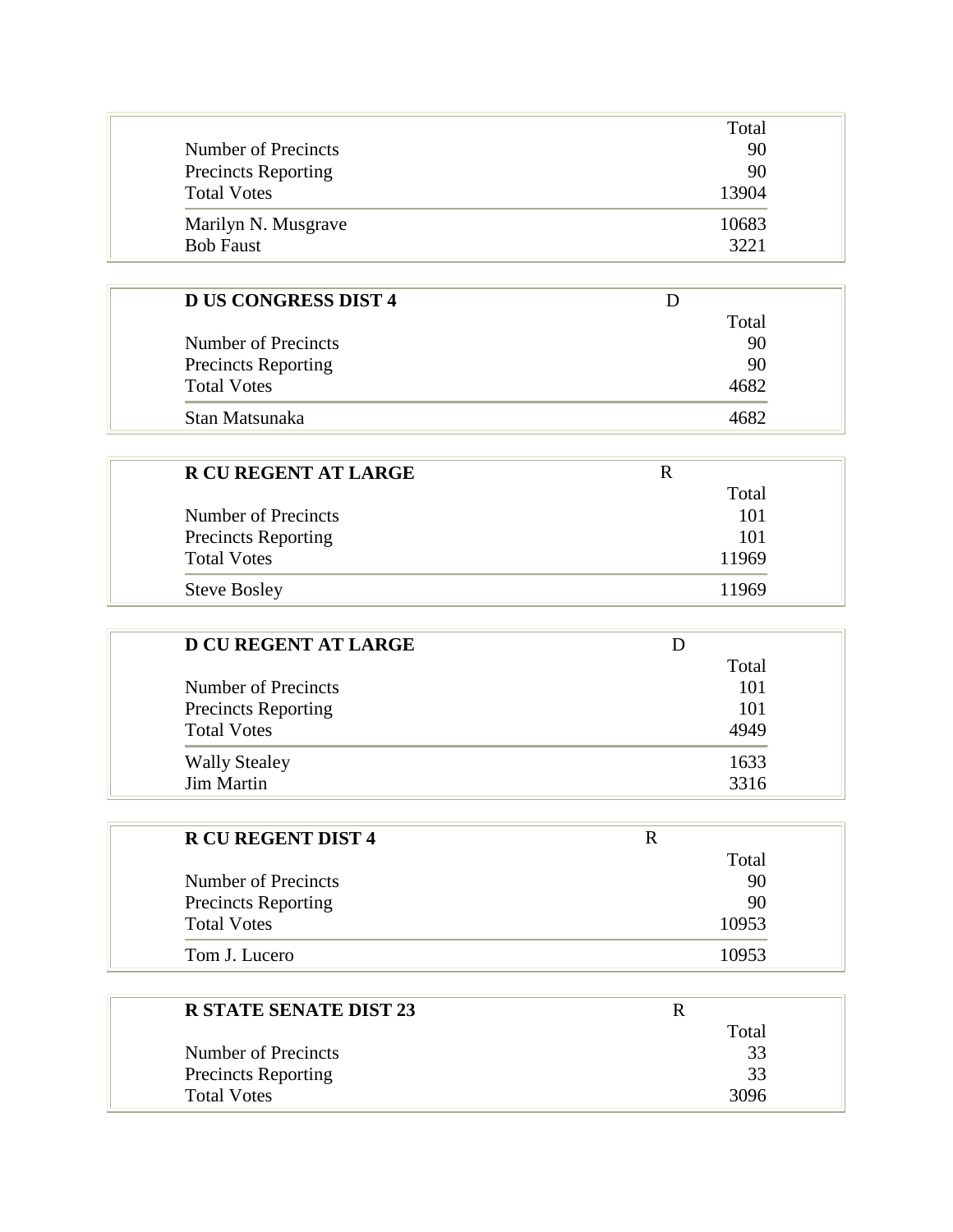| Shawn Mitchell | 3096 |
|----------------|------|
|                |      |

| <b>D STATE SENATE DIST 23</b> |       |
|-------------------------------|-------|
|                               | Total |
| Number of Precincts           | 33    |
| <b>Precincts Reporting</b>    | 33    |
| <b>Total Votes</b>            | 1594  |
| Curt Darius Williams          | 1594  |

| <b>R STATE REP DIST 33</b> |       |
|----------------------------|-------|
|                            | Total |
| Number of Precincts        |       |
| <b>Precincts Reporting</b> |       |
| <b>Total Votes</b>         |       |
| <b>Bill Berens</b>         |       |

| <b>D STATE REP DIST 33</b> |       |
|----------------------------|-------|
|                            | Total |
| Number of Precincts        |       |
| <b>Precincts Reporting</b> |       |
| <b>Total Votes</b>         |       |
| Dianne Primayera           |       |

| <b>R STATE REP DIST 48</b> |       |
|----------------------------|-------|
|                            | Total |
| Number of Precincts        | 43    |
| <b>Precincts Reporting</b> | 43    |
| <b>Total Votes</b>         | 5824  |
| Dale Hall                  | 5824  |

| <b>D STATE REP DIST 48</b> |       |
|----------------------------|-------|
|                            | Total |
| Number of Precincts        | 43    |
| <b>Precincts Reporting</b> | 43    |
| <b>Total Votes</b>         | 2262  |
| Michael P. Dugan           | 2262  |

| <b>R STATE REP DIST 49</b> |                      |
|----------------------------|----------------------|
|                            | $\tau_{\text{otal}}$ |
| Number of Precincts        |                      |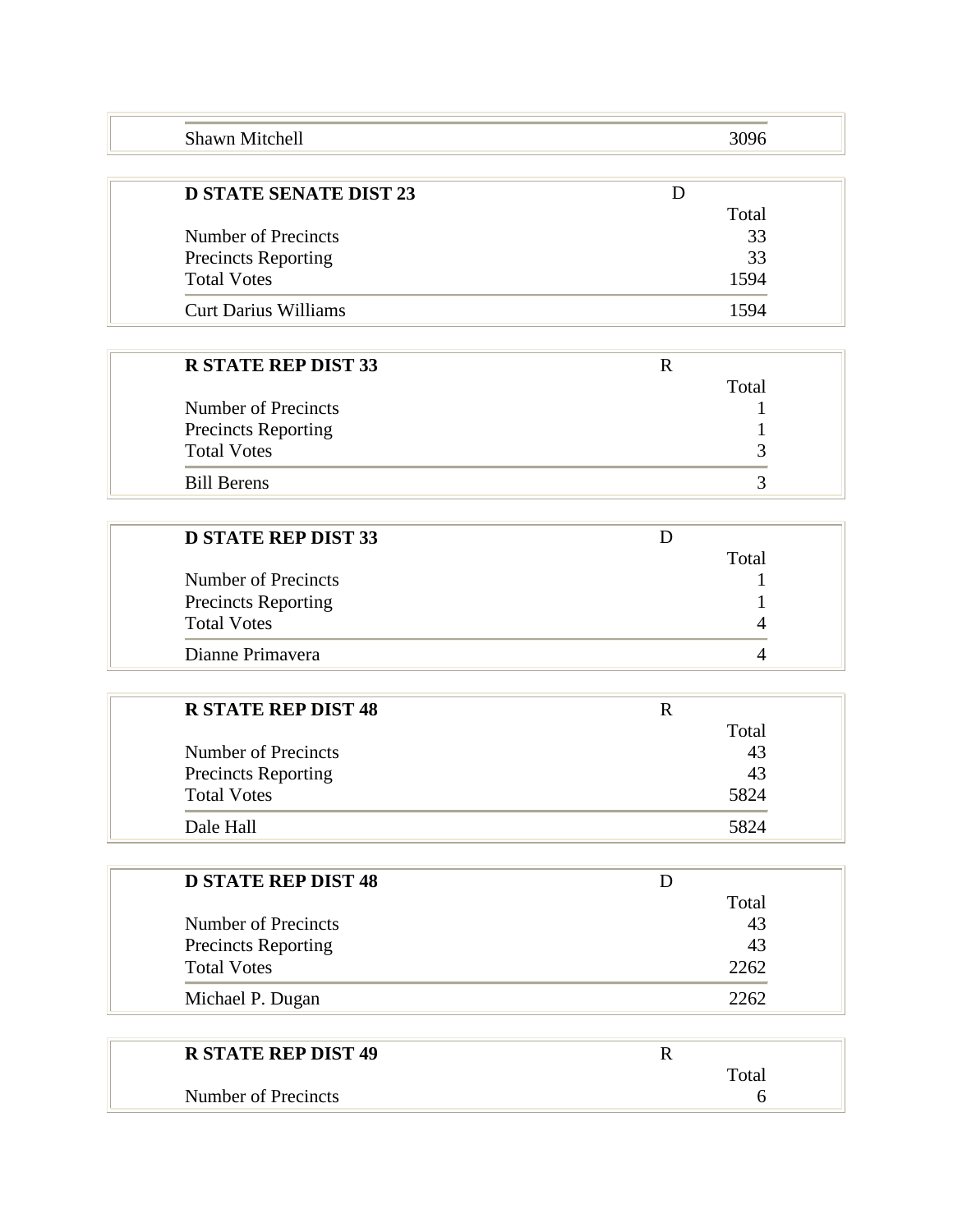| <b>Precincts Reporting</b><br><b>Total Votes</b> | 910 |
|--------------------------------------------------|-----|
| Kevin Lundberg                                   | 910 |

| <b>D STATE REP DIST 49</b> |       |  |
|----------------------------|-------|--|
|                            | Total |  |
| Number of Precincts        |       |  |
| <b>Precincts Reporting</b> | b     |  |
| <b>Total Votes</b>         | 296   |  |
| Doug Frisbie               | 296   |  |

| <b>R STATE REP DIST 50</b> |       |
|----------------------------|-------|
|                            | Total |
| Number of Precincts        | 27    |
| <b>Precincts Reporting</b> | 27    |
| <b>Total Votes</b>         | 3354  |
| Robert E. McFadden         | 1623  |
| Pamela D. Groeger          | 1731  |

| <b>D STATE REP DIST 50</b> |       |
|----------------------------|-------|
|                            | Total |
| Number of Precincts        | 27    |
| <b>Precincts Reporting</b> | 27    |
| <b>Total Votes</b>         | 1520  |
| James L. Riesberg          | 1520  |

| <b>R STATE REP DIST 65</b> | R     |  |
|----------------------------|-------|--|
|                            | Total |  |
| Number of Precincts        | 24    |  |
| <b>Precincts Reporting</b> | 24    |  |
| <b>Total Votes</b>         | 2552  |  |
| Diane Hoppe                | 2552  |  |

| <b>D STATE REP DIST 65</b> |       |
|----------------------------|-------|
|                            | Total |
| Number of Precincts        | 24    |
| <b>Precincts Reporting</b> | 24    |
| <b>Total Votes</b>         | 977   |
| Tim Erickson               | Q7'   |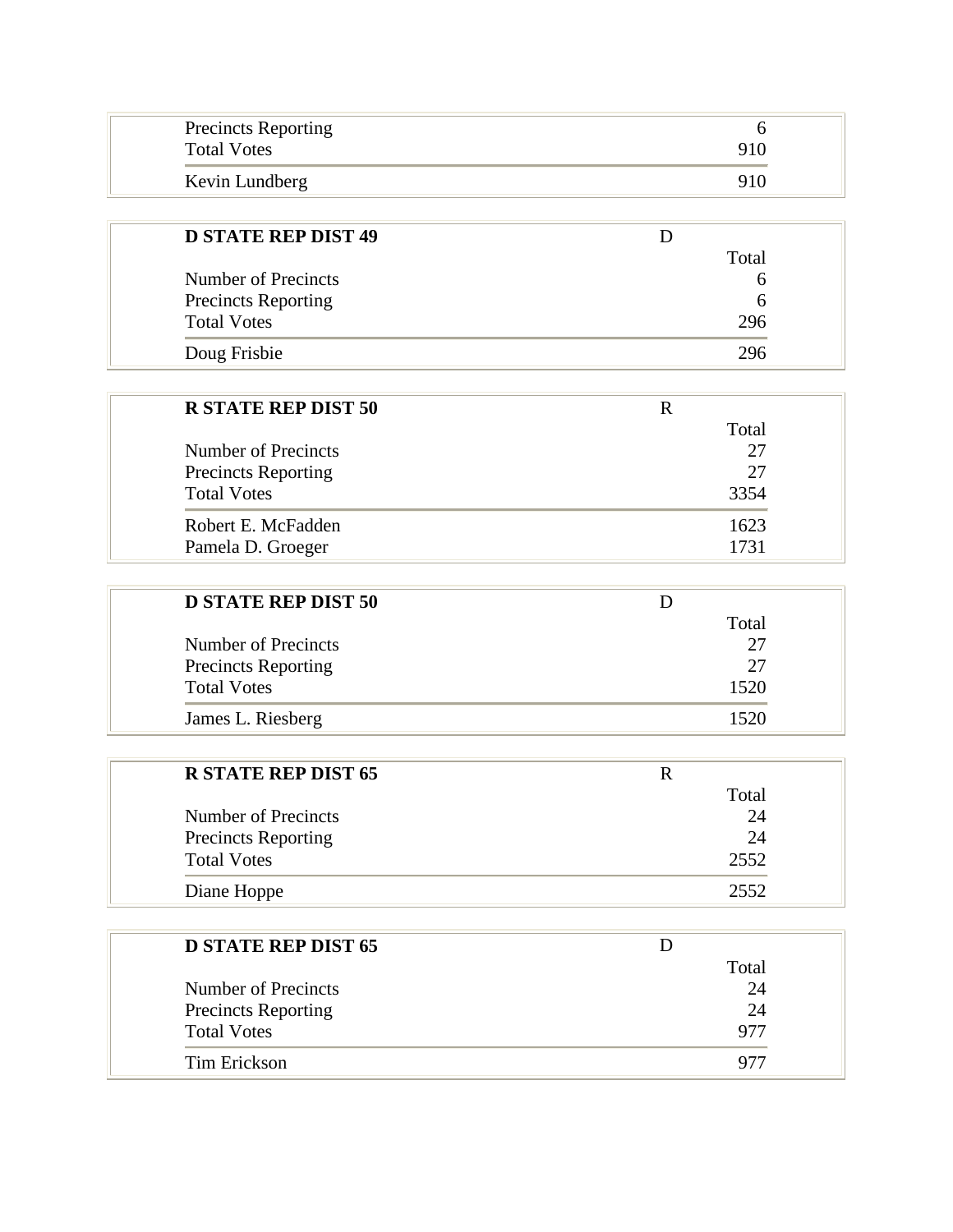| <b>R DISTRICT ATTORNEY</b> |       |
|----------------------------|-------|
|                            | Total |
| Number of Precincts        | 101   |
| <b>Precincts Reporting</b> | 101   |
| <b>Total Votes</b>         | 14542 |
| Ken Buck                   | 9121  |
| Tom Quammen                | 5421  |

| <b>R COUNTY COMM ATLARGE</b> |       |
|------------------------------|-------|
|                              | Total |
| Number of Precincts          | 101   |
| <b>Precincts Reporting</b>   | 101   |
| <b>Total Votes</b>           | 12371 |
| Bill Jerke                   | 12371 |

| <b>D COUNTY COMM ATLARGE</b> |       |  |
|------------------------------|-------|--|
|                              | Total |  |
| Number of Precincts          | 101   |  |
| <b>Precincts Reporting</b>   | 101   |  |
| <b>Total Votes</b>           | 4978  |  |
| Tom Mink                     | 4978  |  |

| <b>R COUNTY COMM DIST 1</b> |       |
|-----------------------------|-------|
|                             | Total |
| Number of Precincts         | 32    |
| <b>Precincts Reporting</b>  | 32    |
| <b>Total Votes</b>          | 3986  |
| David E. Long               | 3986  |

| <b>D COUNTY COMM DIST 1</b> |       |
|-----------------------------|-------|
|                             | Total |
| Number of Precincts         | 32    |
| <b>Precincts Reporting</b>  | 32    |
| <b>Total Votes</b>          | 1469  |
| Laura Ibarra                | 1469  |

| <b>R COUNTY COMM DIST 3</b>      |  |
|----------------------------------|--|
| Total                            |  |
| 28<br>Number of Precincts        |  |
| 28<br><b>Precincts Reporting</b> |  |
| <b>Total Votes</b><br>2626       |  |